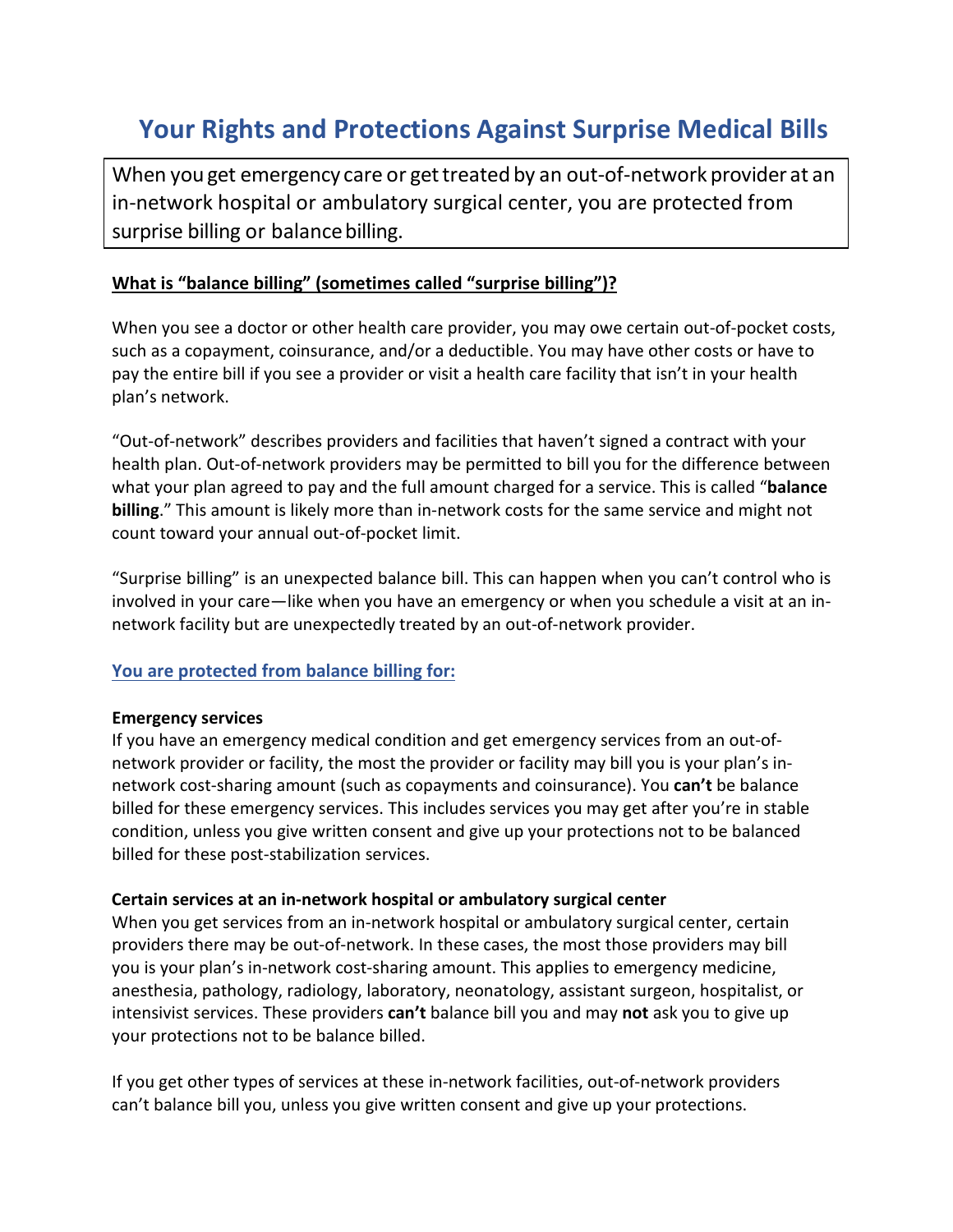## **You're neverrequired to give up your protectionsfrombalance billing.You also aren'trequired to get careout-of-network. You canchoose a providerorfacility in your plan'snetwork.**

In Louisiana, professional services rendered by independent healthcare professionals are not part of the hospital bill. These services may be billed to you separately. Please understand that physicians or other healthcare professionals may be called upon to provide care or services to you on your behalf, but you may not actually see, or be examined by, all physicians or healthcare professionals participating in your care; for example, you may not see physicians providing radiology, pathology, and EKG interpretation. In many instances, there will be a separate charge for professional services rendered by physicians to you or on your behalf, and you will receive a bill for these professional services that is separate from the bill for hospital services. These independent healthcare professionals may not participate in your health plan and you may be responsible for payment of all or part of the fees for the services provided by these physicians who have provided out-of-network services, in addition to applicable amounts due for copayment, coinsurance, deductibles, and non-covered services.

We encourage you to contact your health plan to determine whether the independent healthcare professionals are participating with your health plan. In order to obtain the most accurate and up-to-date information about in-network and out of network independent healthcare professionals, please contact the customer service number of your health plan or visit its website. Your health plan is the primary source of information on its provider network benefits. To help determine whether the independent healthcare professionals who provide services are participating with your health plan, we will provide you with a complete list of names and contact information for each individual or group.

# **When balance billing isn't allowed, you also have the following protections:**

- You are only responsible for paying your share of the cost (like the copayments, coinsurance, and deductibles that you would pay if the provider or facility was in-network). Your health plan will pay out-of-network providers and facilities directly.
- Generally, your health plan must:
	- $\circ$  Cover emergency services without requiring you to get approval for services in advance (prior authorization).
	- o Cover emergency services by out-of-network providers.
	- $\circ$  Base what you owe the provider or facility (cost-sharing) on what it would pay an in-network provider or facility and show that amount in your explanation of benefits.
	- o Count any amount you pay for emergency services or out-of-network services toward your deductible and out-of-pocket limit.